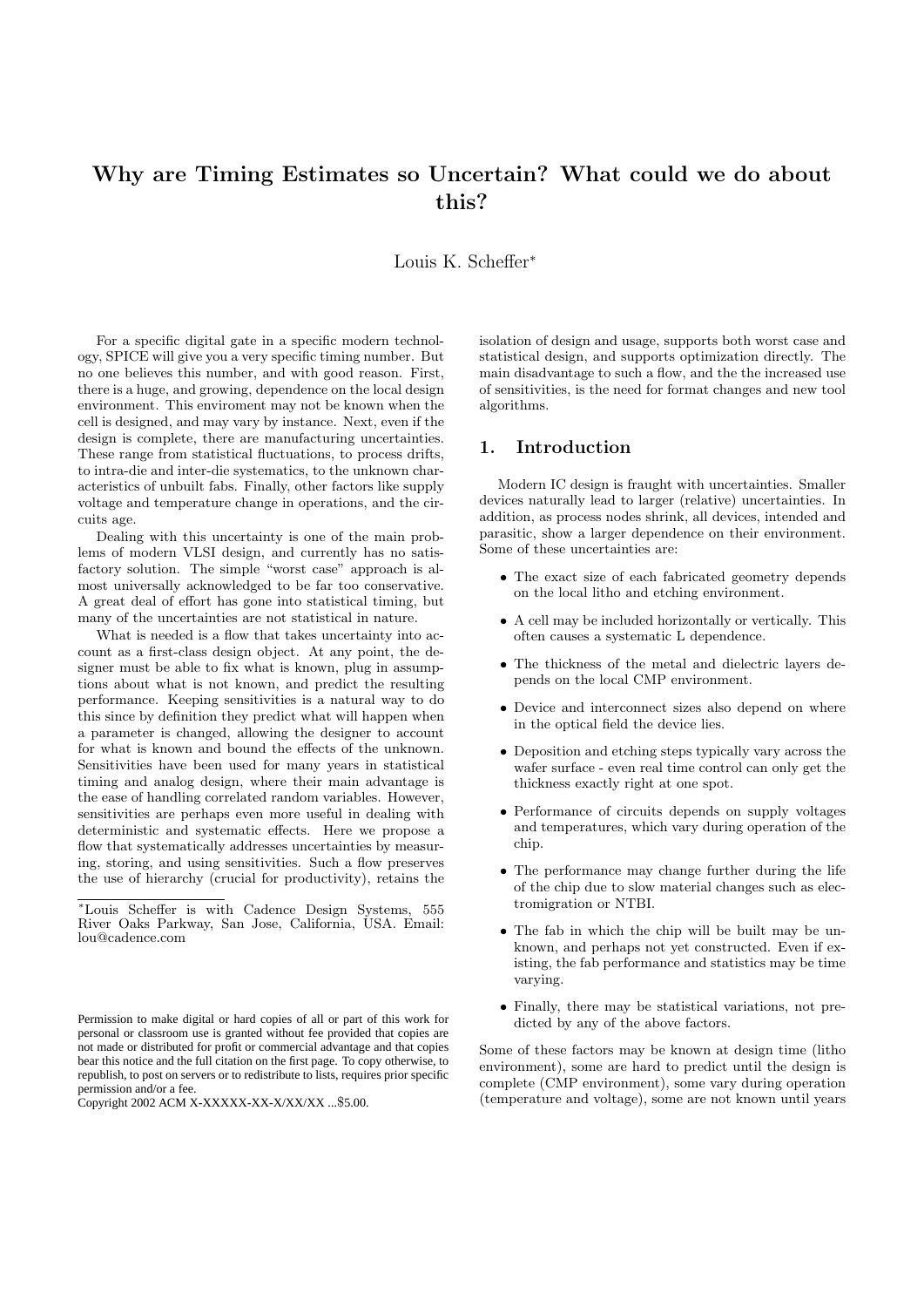later (NTBI), and some are outside the designers control entirely (position of the die on the wafer).

How can designers cope with these uncertainties? What is needed is a flow that takes uncertainty into account as a first-class design object. At any point, the designer must be able to fix what is known, plug in assumptions about what is not known, and predict the resulting performance.

The common thread to keeping track of all the above uncertainties is keeping sensitivities. While the environment may be unknown, the design itself, that which the designer can control, predicts how each relevent parameter will vary based on environmental influences. Sensitivities have been used for dealing with statistical analysis. However, they are perhaps even more useful in dealing with deterministic and systematic effects. The key advantages are that they preserve the use of hierarchy (crucial for productivity), retain the isolation of design and usage, support both worst case and statistical design, and support optimization directly.

Many very practical questions asked by designers relate directly to uncertainties, and could be addressed by sensitivities. What on-chip gradient of any parameter can I have, and have the chip still work? Will my chip work with the possible layer variations I might get? Do I need a clock mesh, or will a tree suffice? How much margin must I leave for a given path to account for possible process variation? What's my parametric yield for this part?

A flow that systematically addresses uncertainty by keeping sensitivities can directly address all these problems. The main disadvantage is the need for format changes and new tool algorithms.

#### **1.1 A motivational example**

Here's an example that illustrates why a systematic view of uncertainty is helpful, by showing two cases where the appropriate treatment of uncertainty is very different. The example largely considers timing, but power and yield have similar considerations. Note that the absolute, and relative, importance of each of the uncertainties is constantly changing - OPC, for example, attempts to remove litho variations, and the transition from steppers to scanners will change the optical field distortions.

Here we follow the case of a two small cells through the design process - a standard cell NAND gate, and an SRAM bit cell. In Figure  $1(a)$ , we show a simple cell, and in it a transistor. Suppose the transistors have a nominal L of 45 nm. In a 45nm process, however, such small cells will less than 1000 nm on a side, and so some transistors will be at most a few hundred nm from the edge. These transistors will be strongly affected by their optical surroundings. How might the two designers compensate for this uncertainty? The standard cell designer is forced to reply on the final OPC, since the surroundings are unknown. The exact OPC recipe, and the residual errors, are also uncertain, so the designer needs to guardband for this. The post-OPC process window is very uncertain as well, so yield optimization is difficult. Conversely, the SRAM designer may chose to do their own OPC. They may also spec dummy rows and columns in the array, to make the environment more uniform.

The etch environment is also uncertain. Since this is not



**Figure 1. Figure illustrating uncertainties in the design. (a) shows the position of transistor in a cell, (b) and (c) the position of a cell in parent cells, (d) the final position on the chip, and (e) the position of a chip on the wafer.**

compensated for it must be guardbanded. The two designers may use different guardbands, however. In the SRAM, it is probably not practical to include enough dummy rows and columns to control this completely. The dummy cells will reduce the magnitude of any possible effect, though.

In Fig 1(b) the cell is used in a larger cell. For the SRAM this containing cell is always the same, and no additional uncertainty is introduced. For the NAND gate the containing cell is typically different. Typically, at this level, the litho environment is now known, but CMP environment is not. The radius of this effect is too big for either designer to control completely, and will probably need to be guardbanded. Customers of either cell might like to know how performance and yield is affected by the local density they can achieve, a metric hard to get now.

Then the cells are included in a yet larger cell, Fig 1(c). Now the CMP environment is known. The SRAM designer, as the author of an included block, may also need to watch their metal density. This is not because it will make their own block malfunction, but because it may cause problems for the blocks around it. Here the point is that designers need to worry not only about their own response to uncertainty, but how much uncertainty their designs cause to others who are similarly try to cope.

Next, the cell is included in a chip, as shown in Figure 1(d). At this point the corrections for location within the optical field can be added. It might be possible for the SRAM designer to state in their manual how performance varies as a function of location in the field (since their are only a few hundred SRAMS used in a given design, this could in theory be used manually or by an automatic floorplanner). For NAND gates, which are used by the 10s of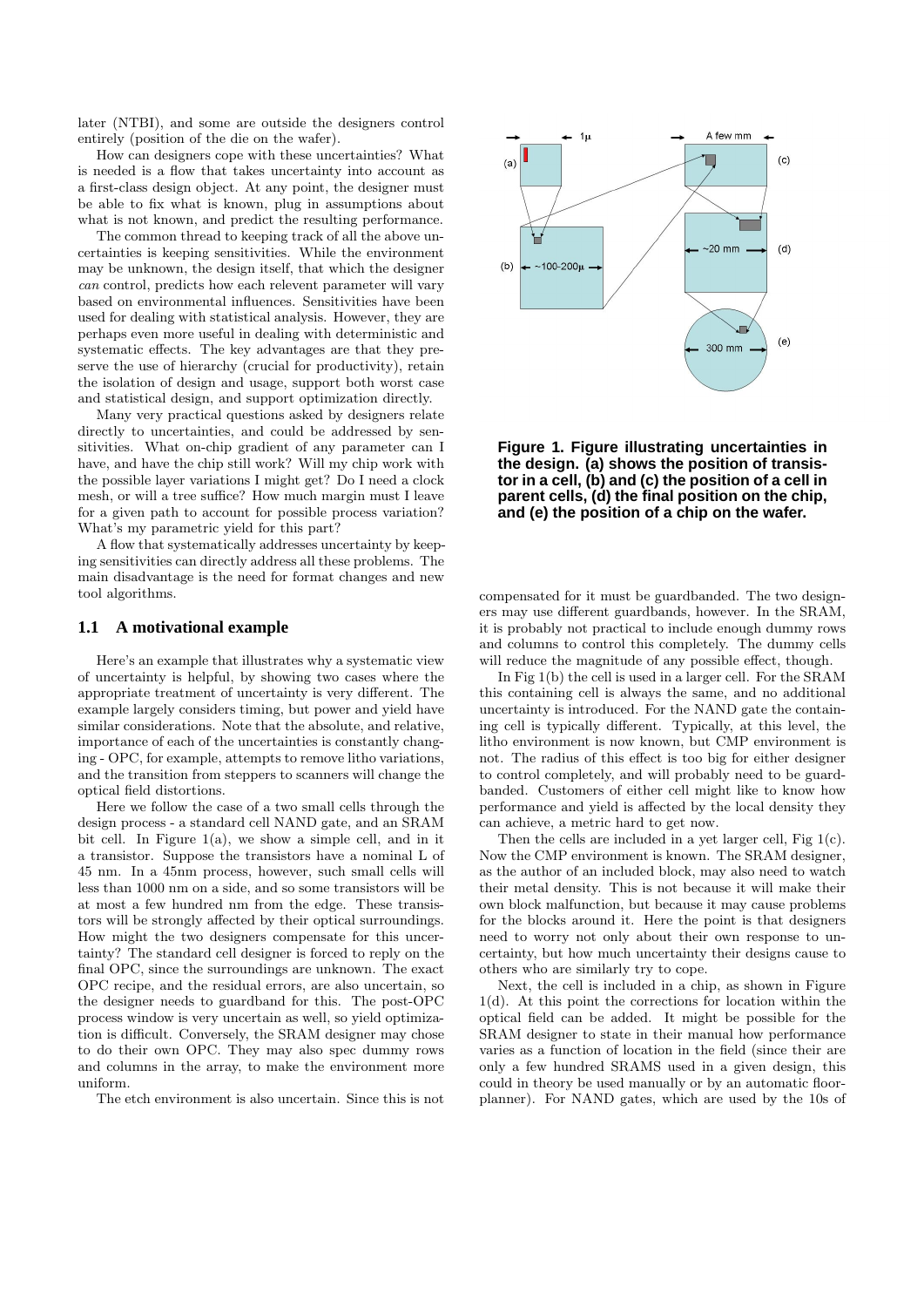thousands, and not assigned by the floorplanner, location dependence would need to be fully automatic, and incorporated into synthesis tools to be of any use.

Finally, each chip is located somewhere on the wafer, as shown in Fig. 1(e). This leads to gradients and other gentle curves across the chip surface. Once again the response of the two designers to uncertainty differs. Since the NAND gate may be used in a clock tree, the designer may be asked to supply a spec of how different two otherwise identical NAND gates might be depending on their placements. For the SRAM designer, the customer is probably not interested in the difference between 2 SRAMS on the same chip they want both SRAMs to work and meet their spec. Each must work in the presence of gradients and other cross-chip variation.

Though for these two cells the detailed treatment of uncertainty is very different, there are common threads. Designers must:

- Consider what sources of uncertainty are present, and how to deal with them.
- Describe to their users how the uncertainties can be resolved, if indeed they can be. This may involve exporting various cell internals. Exactly what must be in such an 'abstract' depends on the effect being considered and the hierarchical level.
- Describe how their metrics will be affected by this resolution. This might be as simple as guardbanding (the final result will be between X and Y), or as complex as a full simulation model. The rest of this paper argues that sensitivities are a good compromise here.
- Tell their users of design decisions that may affect their (the customer's) uncertainties.

## **1.2 Structure of this work**

Section 1 (this section) is an introduction and motivation. Section 2 looks at previous work. Section 3 discusses how analysis might be done using sensitivities. Section 4 looks at how this could be extended to design, as opposed to analysis. Section 5 looks at some of the practical considerations, and finally section 6 is a summary and conclusion. Appendix A looks specifically at cross-chip variation problems.

Three portions of this paper are novel. First, it looks at flow issues as opposed to tool issues. The suggested treatment of intra-chip variability is new, and finally the discussion of constructive tools (as opposed to analysis) is includes some new suggestions.

# 2. Previous work

Coping with uncertainties is second only to logical correctness in importance. Many approaches have been tried.

The sensitivities of cells to the local environment has mostly been handled by designing and analyzing the cells in a nominal environment, then adding guardbands to account for variation due to the actual environments. This approach leaves a lot of performance on the table, since (in essence) every cell is assumed to be operating in its worst case environment. This is the approach used for standard cell libraries today.

Designers of circuits such as DRAMs and SRAMs have the advantage the environment is known, since the cell under design is embedded in a large array of identical cells. This community can therefore use tools such as litho simulation to account for the enviroment. The extra effort (per cell designed) is very large, but tolerable since just a few cell designs account for most of the area of the chip. Also, these designs can use strategies (such as dummy cells at the edges of arrays) to make the environment more uniform[18].

Analog (and some digital) designers have used flows where the design is complete, then subject to influences (such as litho sim), then extracted and simulated [16, 12]. This approach has two limitations - first, the design must be complete before this analysis can be performed, and second it generates a flat design as output, since every transistor is potentially unique after this process. Digital designers have tried the same general approach, but by creating location specific timing models[20].

Orshansky, et. al. [10, 11] have looked at variability based upon position in the optical field. They analyze the consequences by altering the circuit parameters, resulting in a flat, transistor level layout which they then simulate at the transistor level.

Quite a bit of work on handling sensitivities has been done in the context of statistical timing, such as [19]. This has been done mainly to address the parametric yield question. While this is important, it is by no means all that we should consider. There are many other practical uses for sensitivities, most of which have little or no statistical components.

## 3. Analysis

Designers have many possible ways of coping with uncertainties. They may try to try to control the uncertainty (as RAM designers do by including dummy rows and columms), or guardband against it, or change the design to be less sensitive. To make this decision correctly, they must be able to view and manipulate their metrics (typically power, yield, and area) and see how these are affected by the different strategies they might employ. Note that when a cell is designed, only the designer knows how it may be used. Will it be included more than once? Will it be included in multiple orientations? Is the final position in the optical field known, even approximately? It must be possible to specify these uncertainties by hand since no automatic method has the required information.

#### **3.1 Dealing with uncertainties**

There are two basic ways of computing the effects of uncertainties - waiting until the relevent data is known, or computing a sensitivity to the missing data, then adjusting the value later.

The first approach involves waiting until the relevent data is known, then redoing the analysis. This is the form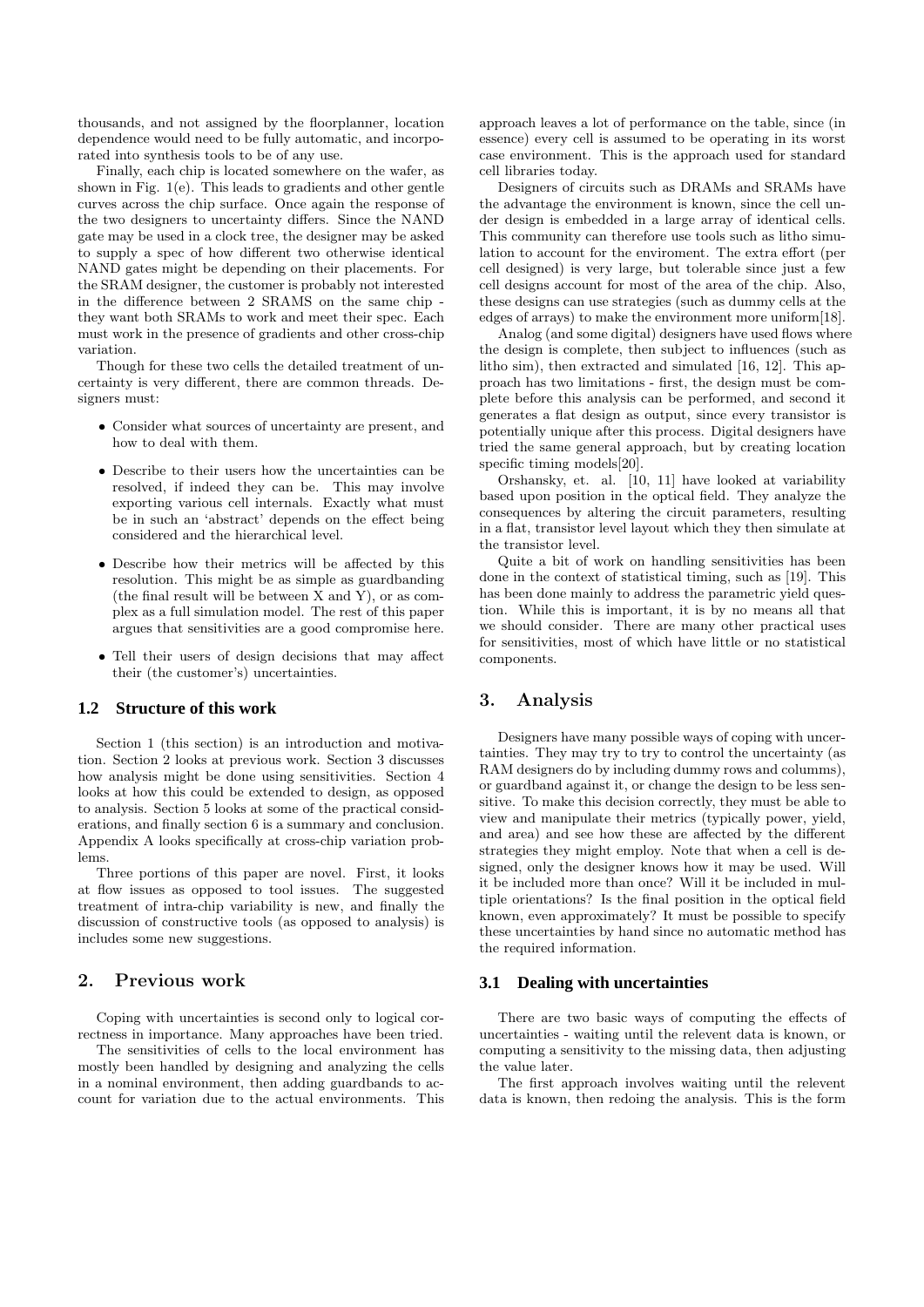of most of the previous work above - if your litho environment is unknown, for example, then wait until it is known, calculate the effect, then re-do your analysis. This is the most accurate method, and can correctly account for complex non-linear effects and interactions.

However, after-the-fact analysis is not very helpful during design. Here, sensitivities are more useful, even if they are less accurate. This is because during design, when things can be easily changed, the environment is usually unknown, and often unknowable. And while the environment may be unknown, the design itself, where the designer has control, predicts how each relevent parameter will vary based on environmental influences. Sensitivities have long been used in analog design and statistical analysis. However, they are perhaps even more useful in dealing with deterministic and systematic effects. The key advantages are

- They preserve the use of hierarchy (crucial for productivity)
- Retain the isolation of design and usage.
- Support both worst case and statistical design, and
- Support optimization directly.

It may take some creativity to express some environmental influences as sensitivities. Litho and etching, for example, show very complex environmental dependencies. Even in this case, though, the environment determines the Ls, and then the Ls determine the timing. So information about the possible variation in L can still give the designer very useful feedback about the performance in different environments.

One of the distinctions between a flow and a tool is the flow must consider issues that at least some of the tools are completely unaware of. So if we want designers to consider all sources of uncertainty at all times (even if just to decide to ignore it), then it helps to have a master list of the all relevent variables, their range of variation, their radius of spacial correlation, and so on. Table 1 shows how this might be organized, in a very informal way.

The master table will contain all the possible uncertainties to be considered. The user will normally only want to consider a subset of these, since the effects to be considered will depend on the mitigation techniques used, the eventual use of the cell, and other designer preferences. Furthermore, estimation of each uncertainty will probably come with options as well - fast but approximate methods, detailed simulation, and do on. The user interface must make it clear exactly which uncertainties are included, which are not, and any options related to the computation. Figure 2 show how this might be accomplished from a user interface point of view. In this figure the user is looking at a circuit level timing analysis while modifying the uncertainties included. Obviously, this is only a simple cartoon of how this might be done. Making these ideas work well in a practical flow will require considerable software engineering, in addition to the research required.

Next, the computations such as timing must be reasonably fast when the uncertainties are varied. Sensistivities help in two ways during analysis. In statistical analysis, they allow determination of correlation. Statistical timing



**Figure 2. Figure illustrating a possible user interface for dealing with uncertainty. The user picks which effects are to be included, and how they should be handled, and sees the results in terms of their preferred metric - in this case timing. There will need to several hierarchical ways of organizing this data, since the user might want to include/exclude whole sets of related effects, or all effects for a given layer, or other subsets.**

is the poster child for this usage. However, sensitivities can help when dealing with completely deterministic effects as well. For example, suppose you have a tool that computes local layer thicknesses as function of the CMP enviromnment. If you have done your extraction with sensitivities, you can immediately combine the two data sets to generate parasitics corrected for CMP variations (a deterministic effect).

A technical distinction that must be considered is the difference between partial and total derivatives. For example, consider the delay of a cell. This would have sensitivities to  $Vt$  and  $L$ . However, a change in  $L$  will also cause a change in  $Vt$ . So do we measure the partial derivative (change caused by L alone), or total derivative (change caused by also considering the other effects of a change in  $L$ ). At the very least this must be carefully specified. The total derivative is more useful to the designer, but the partials can be combined via the chain rule to get the totals. In this particular case it probably makes sense to measure the sensitivities with respect to  $Vth0$ , the hypothetical threshold of a device with very large  $L$ . Then the measured sensitivity to L will include the effect of threshold variation, and the application should not include this, or it will be double counted.

Timing, from a physical designer's perspective, always starts with extraction. Then analog simulation may be used, either directly to measure some timing properties, or to characterize cells. In the digital environment, the characterized cells are combined with the extracted parasitics in delay calculation. Then timing analysis computes the expected circuit performance. The needed modifications to each step are discussed in turn.

## **3.2 Extraction**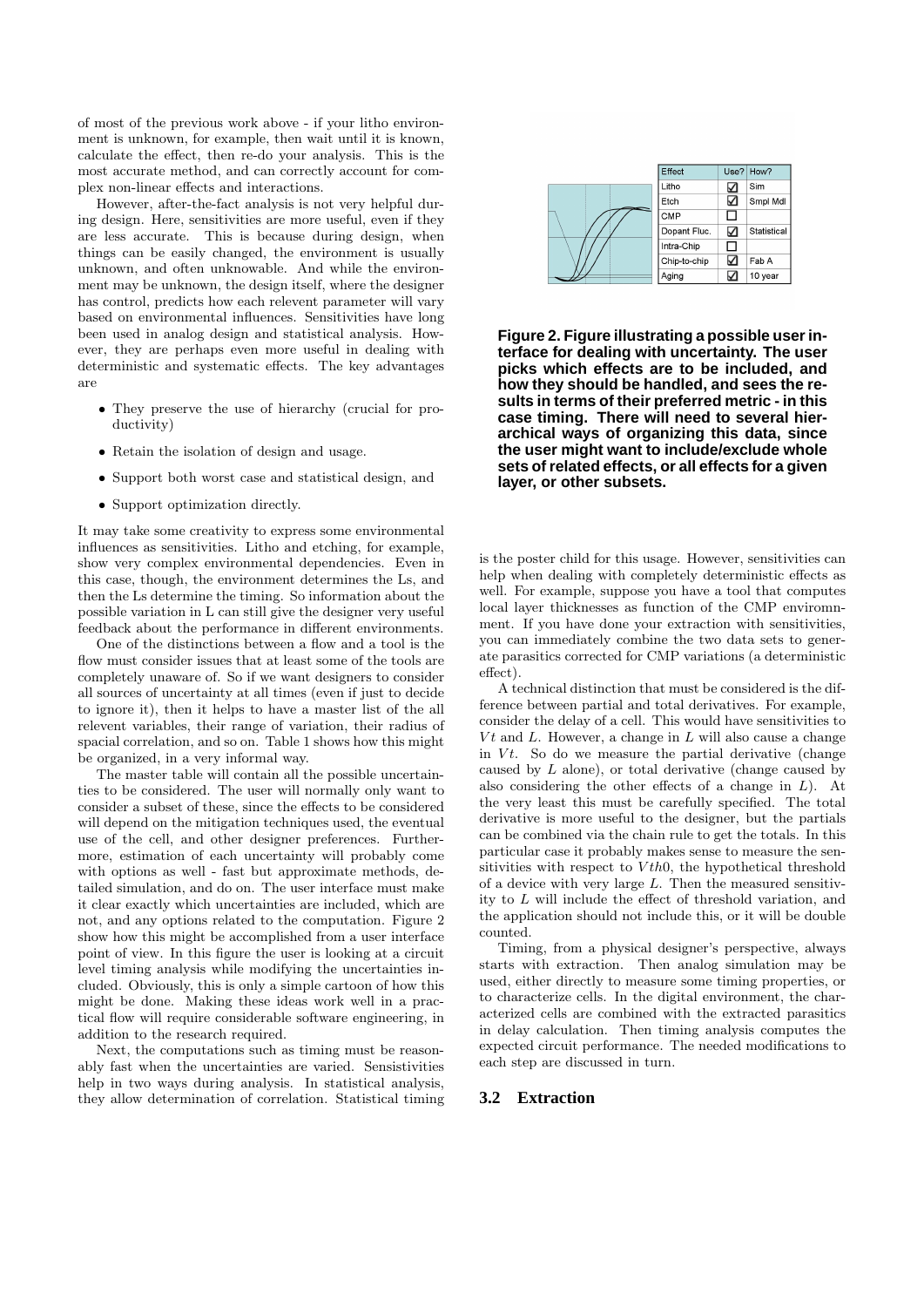| Effect           | Amount         | Range           | Distribution | Default Environment  |
|------------------|----------------|-----------------|--------------|----------------------|
| Litho            | $[-5, +5]$ nm  | 1000 nm         | N/A          | 50% Fill             |
| Etch             | $[-5, +5]$ nm  | $10 \text{ um}$ | N/A          | 50% Fill             |
| in Field<br>Loc. | $[-4, +6]$ nm  | N/A             | Worst Case   | $(4 \pm 1, 7 \pm 1)$ |
| M1 thickness     | 200-300nm      | N/A             | Gaussian     | $250$ nm             |
| M1 X gradient    | $[-10, +10]$ % | N/A             | Uniform      | 0%                   |
| $\cdots$         | $\cdots$       | .               | $\cdots$     |                      |

**Table 1. Master table of uncertainties**

First, extraction should take into account any environmental influences that are known. This implies some new variation-aware options, such as extract-in-context, specification of location on an optical field, and use of an "average" context if no context is known.

For the remaining variation(s), extraction needs to keep track of sensitivities, and write them into its output format. There will be at least 4 parameters for each metal layer. These include, at a minimum, width, thickness, dielectric thickness, and via resistance (spacing does not need to be considered separately since the pitch is extremely well controlled). A few more variables per layer may be required perhaps one for individual dielectric thicknesses, when multiple dielectrics are used between layers, and perhaps a variable for cladding thickness. For 10 metal layers, this impies at least 40 variables, and maybe as many as 60. At least this problem is close to linear over the range of anticipated values[14]. However, the correct model for via variability is very unclear.

Extractors can already deal with changes in width, as part of their task to extract the parameters for lines of different (deliberate) widths. Therefore derivatives with respect to W require no new characterization. Thickness of metal layers affect both capacitance and resistance. The R changes are relatively easy to predict as a function of thickness and width only, since they do not interact with other parameters. Capacitance is harder and will require characterization changes with both metal thickness and dielectric thicknesses. Modern processes may require another variable as well, the thickness of a conformal or other partial dielectric layer[9].

Extractors often contain 'ad hoc' reducers that compress the output netlist. These will need to be modified, as well. Perhaps a C++ overloaded library would help, following the lines of [8].

Note that the extractor will presumably be slower, and generate bigger output files, if complete variation information is requested. However, the overall flow efficiency may well be improved, since there will be no need for corners. Even if traditional extraction corners are desired, these can be derived by plugging in extremal variations in layer properties.

From the point of view of an extractor, components are point sources. They need to specify the root variable, and the XY, but are not concerned with correlation (except maybe in the reducer, and a practical solution might be to not reduce parasitics that are far apart physically).

The output of extractors are written in ASCII formats

such as SPEF, proprietary formats, and databases such as OpenAccess. Each of these must be modified to support sensitivities. Companies [4] are working on extensions to SPEF that support sensitivities.

#### *3.2.1 Hierarchical Extraction with Sensitivities*

If models of optical or CMP effects are available, they can be employed in at least two ways. First, the geometry itself can be modified to reflect local conditions before extraction. This is most accurate but may make the use of hierarchy difficult. Alternatively, extraction can incorporate sensitivities, and then the environment effects can be used to modify the extracted values. In this case the extractor must compute the correct environment for the child cells. If a child cell has sensitivities based (for example) on layer density, the extractor must promote the appropriate cell info (perhaps a layer density map for the child), perform the higher level density calculation, and then write out the result as the local density for the child instance.

It may also fall to the extractor to build an abstract version of the cell that can be used for calculating sensitivities. (Conceptually, this is just the same as computing an input C for a cell to be used in timing analysis.) The information that needs to be included depends on the effect. In the case of optical and litho effects, this might be the polygons near the edge and a set of measurement points. In the case of a CMP model, it might be a density map of the cell.

### **3.3 Analog simulation and cell characterization**

After extraction, the user will want to see the impact of possible variations of the uncertain parameters. Analog simulation is the most accurate tool for this, and may be used in two ways - directly, by an analog designer or a digital designer wishing to examine a particular path, or to characterize cells.

As a simple example, imagine you have a NAND gate with 4 transistors, then with a given load and input slope you can simulate to get a delay D and output slope S, using a conventional simulator. But the L of the 4 transistors are really uncertain, so you also need

$$
\frac{\partial D}{\partial L_1}, \frac{\partial D}{\partial V t_1}, \frac{\partial S}{\partial L_1}, \frac{\partial S}{\partial V t_1}, \frac{\partial D}{\partial L_2}, \frac{\partial D}{\partial V t_2}, \frac{\partial S}{\partial L_2}, \frac{\partial S}{\partial V t_2}, \text{ etc.}
$$

Normally, this would take N simulations, where N is the number of underlying uncertainties you want sensitivities for. (Here N is 8, and you might vary each of the 8 underlying variables and re-simulate.) SPICE and SPICE-like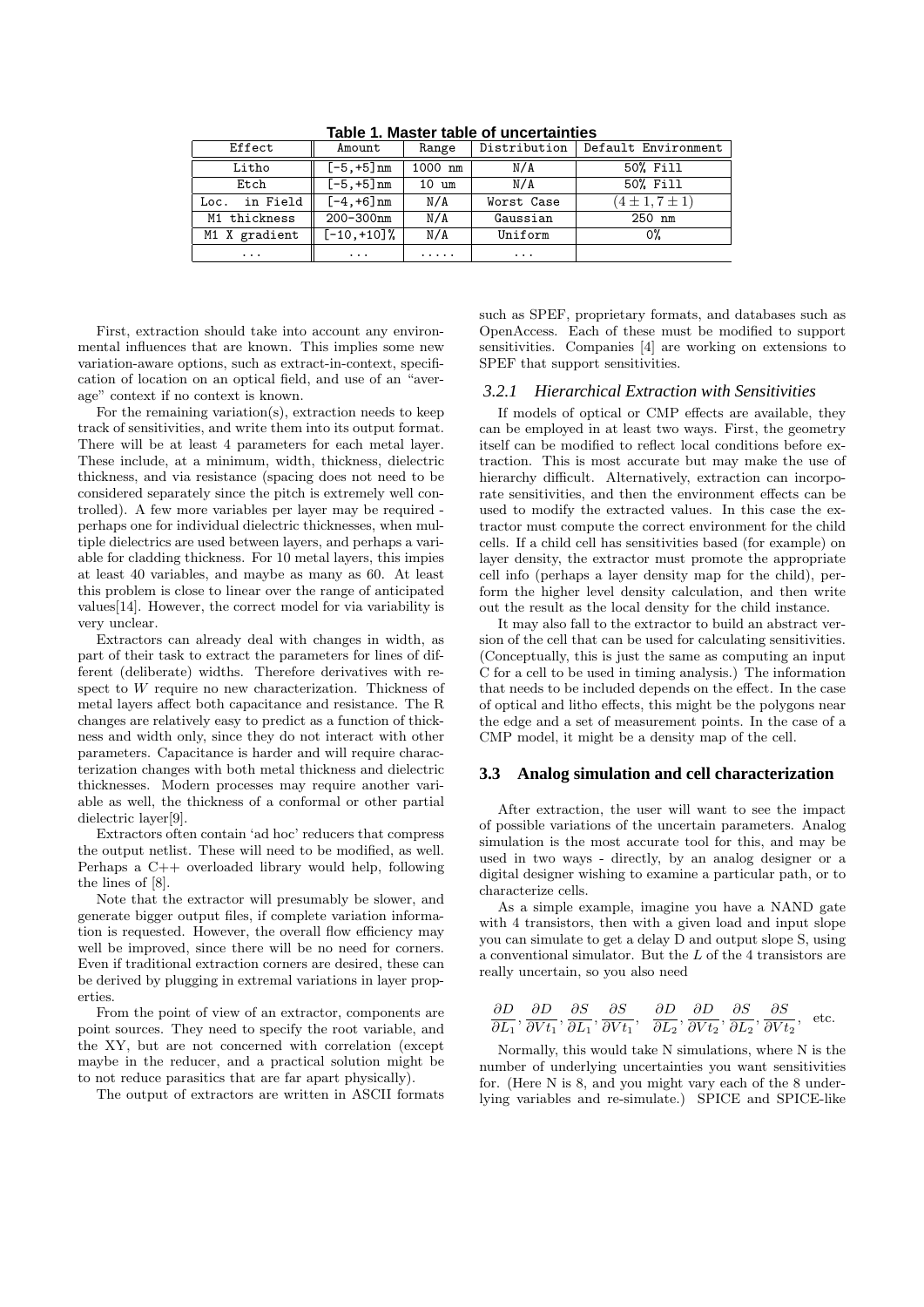simulators can compute sensitivities in much less than N times as long for certain analysis types (AC, DC, and RF). Extending this to transient analysis is not obvious, but may well be possible[13].

If the user is trying to do cell characterization, at least 3 problems come to mind. First, the sensitivities must be computed as above. Next, they must be written out so someone else can use them. This requires a new delay format is needed, since none of the stock formats (.lib, ECSM, etc.) can handle this now. Finally, enough data about the cell must be written so the parent can compute appropriate instance specific values. This is covered in the extraction section above.

These all have analogs in the existing characterization flows - the current sensitivities (to load C and input slope) are represented as tables or equations. There are some standard formats that can hold this data (.lib for timing, LEF for physical data). And some information is promoted to the parent for parameter calculation - for example, the lumped input C is stored in the format, so the parent can compute the input slope, and then use this as a parameter to the cell.

## **3.4 Delay Calculation**

Delay calculation with sensitivities has been examined by a number of authors[2, 5, 7, 8], with several possible solutions. The biggest remaining question is on-chip correlation, as paths, and even single nets, often extend over large portions of a chip. See Appendix A for a more detailed discussion of some possible approaches.

## **3.5 Timing Analysis**

Statistical timing is an area where sensitivities are already used (See [19], and the references therein, for examples). When compared to propogating PDFs, they have the advantage that correlation, caused by either circuit topology or geographic proximity, can be handled easily.

However, sensitivities can also be very useful for deterministic effects. Take, for example, analysis with temperature variation. During operation, the temperature across the die will not be uniform, and the designer wants to know if the circuit will still operate properly. Treating these statistically seems wrong, since they are not random, and the patterns of correlation will vary depending on the chip's operating modes. Doing a corner case analysis is even worse, since it is scarcely likely that one transistor on the chip is at  $-55^{\circ}$  C while another is at  $+125^{\circ}$  C, even though these are individually possible. Instead, if the designer knows how the delay of each path varies with temperature, they can apply models of many different degrees of sophistication to this problem.

Sensitivity based analysis can help reduce the additional work needed when different analyses, under different conditions, must be run (though the goal of statistical analysis is to avoid this sort of corner analysis, sometimes it is unavoidable). Suppose, for example, that a product has to work at 3 different fabs. If the distributions are different, then the extraction and delay calculation can be re-used,

though the timing analysis must be re-done (since MAX and MIN may give different results). If the correlations are different, then extraction can be re-used but both delay calculation and timing analysis must be re-done.

## 4. Variation aware constructive tools

Of course, once analysis is available, the next question from users will be "Why don't you optimize for this?" Here are some possibilities:

## **4.1 Placement**

There are systematic variations of parameters such as  $\Delta L$  across the optical field of steppers and scanners. This makes the cell performance a strong function of location see [10] and [11] for a much fuller discussion of this effect. A placer could optimize for this. The change from steppers to scanners may make this effect much less important[15].

#### **4.2 Clock trees**

Clock tree design could benefit in several ways from sensitivities. Analysis will be the first step, where sensitivities allow a detailed slack analysis for each clocked element pair connected by logic. The next step is to optimize the clock networks against variation.

(a) balance trees with respect to layer sensitivities. Designers of high performance circuits have done this for years, using equal amounts of M1, M2, and so on on each branch. With sensitivities, a program can do this automatically and more accurately. A program, for example, can account for the differing delay amounts induced by the same amount of metal, depending on the distance from the root. The manual schemes today just try to equalize the raw amounts.

(b) Smoothly convert between trees, trees with links, and meshes. With a sensitivity driven flow, a clock tree tool can check the sensitivities between each pair of connected flip-flops for a tree, a mesh, and anything in between. A hypothetical algorithm, for example, could add links one at a time between nodes with excessive sensitivities. By this means it could compute a Pareto-like curve that goes between a minimal tree (with maximum sensitivity) and a full mesh (minimal sensitivity but maximum expense). Intuitively, a tree like structure with just a few critical links might do almost as well as a full mesh, for much lower cost.

(c) A tool could present the user with a plot of needed slacks vs. on chip gradients. Then the user can see the tradeoff between allowance for larger skews, and performance.

## **4.3 Signal Routing**

Signal routing can look at the sensitivities when doing layer assignment. It might well make sense, for example, to only route nets with adequate slack on layers with high variability. Conversely, routing nets with low slacks in ways that have low sensitivity (either from layer properties, or by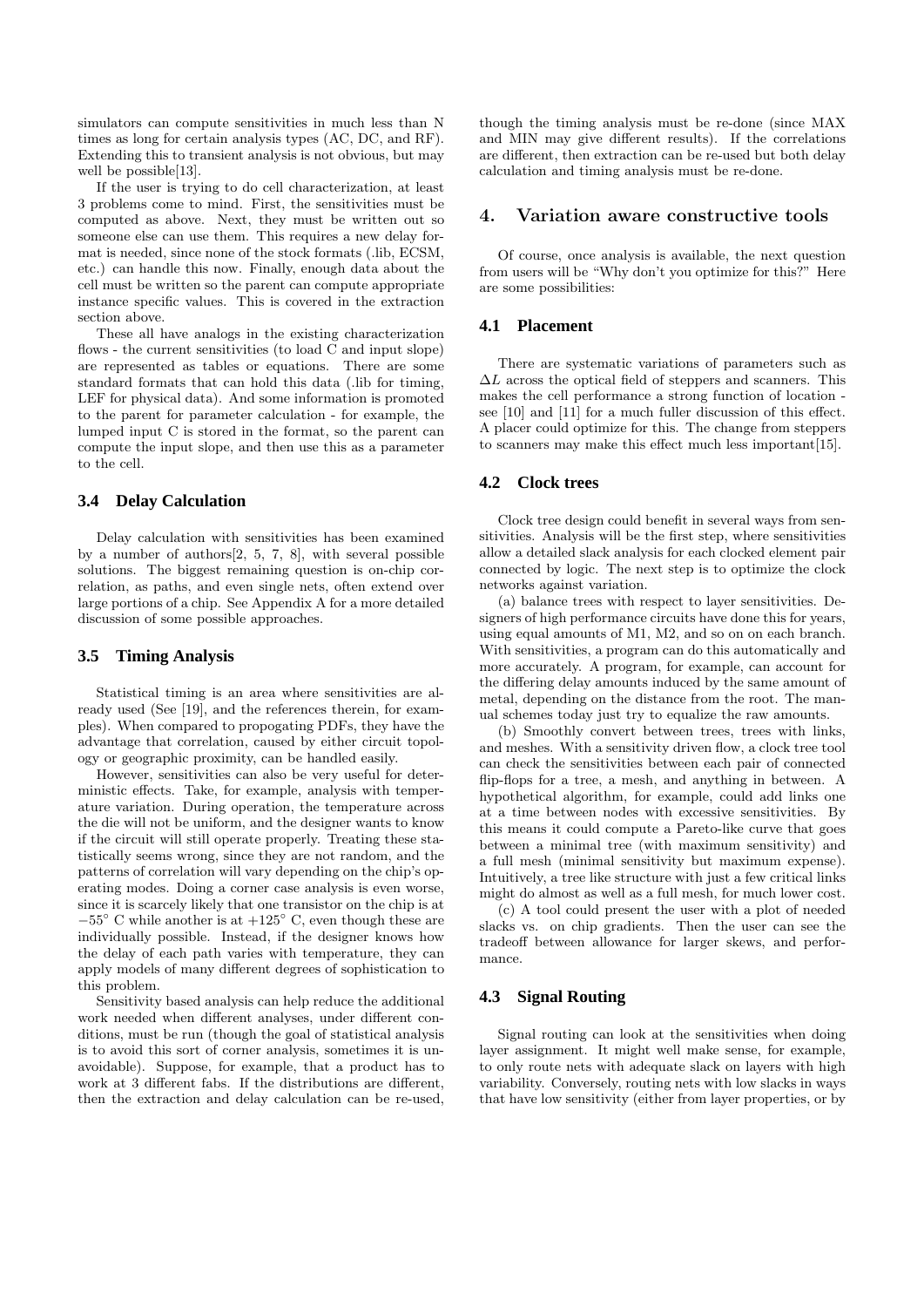making the routing contribution small), will help the overall yield. Also, the 'more duplicate vias' vs 'more wiring' tradeoff can be examined in detail.

## **4.4 Testing**

Delay fault testing could target those nets that have high sensitivities. Production test could look at failures, look at the sensitivities of the failing paths, and speculate upon the fabrication problems that might have lead to them.

## **4.5 Chip final timing**

Tools might substitute in cell variants at the very end, when all the environments and slacks are known. This is in practice what happens now with OPC (each instance become unique) but a wider variety of effects could be addressed - etching effects and position in the optical field are examples.

# 5. Conclusions

Building a flow with explicit consideration of what is known, and what is unknown, offers many advantages. It seems likely this should be based on sensitivities, which allow hierarchical design and can account for both deterministic and statistical effects, and lead naturally to optimization. However, many practical problems remain, as new format and new tools would be required.

# Appendix A: Modelling on-chip variation

How should on-chip variation be modelled? This is a key question. It will also determine when variables can be combined during network reduction and other operations, and for data compression will determine the size of the numbers needed for representing coordinates. This will also determine the number of statistical variables per underlying physical variable.

The correlation between spatially separate values of the same parameter (such as metal thickness) could be done in many ways.

- A variable per location could be used, with a correlation vs distance specified directly. This is a direct and accurate model, but mathematically cumbersome because of the many (millions) of partially correlated variables.
- A hierarchical structure of independent variables can be used, where the coefficients of the larger squares provide the correlation [1]. This also uses many variables, but at least they are independent. It should probably be enhanced with overlapping squares, as proposed by Sylvester[17].
- A set of basis functions that describe the on-chip variation can be specified. This can be mathematically complete (such as fourier or wavelet transforms), and



**Figure 3. Figure illustrating smooth variation across the field of a stepper.**

so can describe any possible on-chip variation. For example, replacing the hierarchical structure of [1] with a 2D wavelet transform might make the coefficients more intutitive (first is variation of the mean, second is the difference between halves of the chip, and so on). Or perhaps a power spectrum of spatial variations could be used. This has not been tried, to the author's knowledge.

• A set of basis function based on expected mechanisms can be used. For example, we might expect gradients (due to chip position on the wafer, see [6]), and perhaps focus terms that look like  $O(x^2)$ . A small set of basis functions cannot support all possible on-chip variations, but model the ones they do support very efficiently. This is expanded below.

## **5.1 Polynomial bases**

Variations of parameters across a wafer would be expected to look quite smooth across a chip. This is true on both a theoretical (what would cause uncorrelated random variations?) and experimental grounds[3], where it is found that once all deterministic variations are removed, what is left has very little correlation. See also [6], which looks a linear cross-chip gradient model. Therefore it might make sense to expand variations in a polynomial basis, which also corresponds to the way a designer might think. For example, the overall thickness of a layer might vary by  $\pm 30\%$ from chip to chip, but the variation across a chip might be at most 10%, and close to linear. The next term describes the maximum departure from linearity, and so on. This has a number of advantages

• Few coefficients - 1 for value, 3 for gradients, 6 if  $O(x^2)$ is included, 10 if  $O(x^3)$ .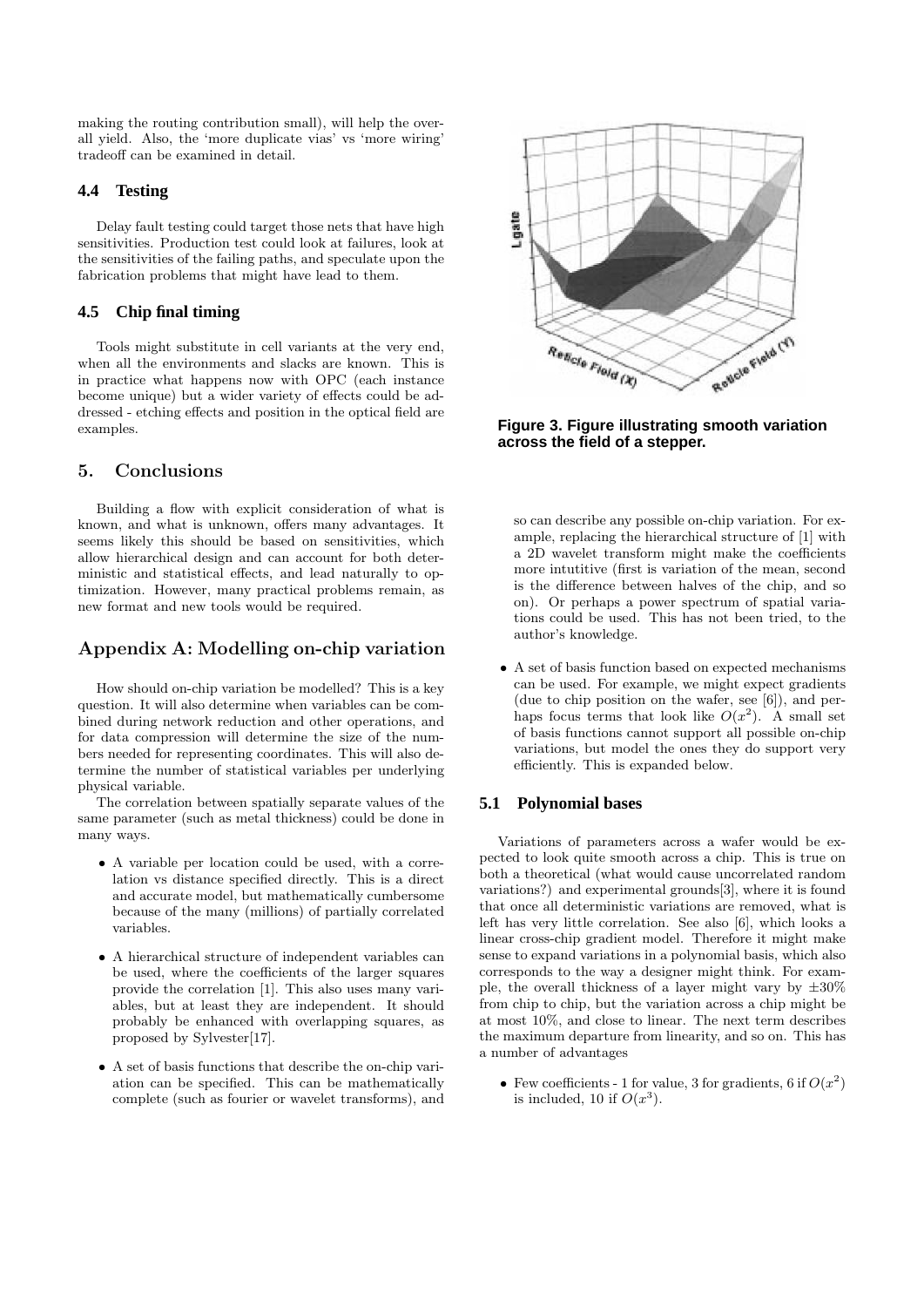

**Figure 4. Figure illustrating smooth vari**ation across a wafer. **than a single minimum or maximum. From**



**Figure 5. Figure illustrating smooth variation across a wafer as a function of radius. Note the correlation between values and gradients - when the value is low (at 60 mm) the gradient would be expected to be small. From http://www.micromagazine.com/archive/02/01/Lawing.html** spatial intrafield gate CD variability, its impact on circuit

- Sensible correlation behavior. There are no edges in the corrleation function, unlike the proposal.Items close to each other will always be highly correlated. An  $O(x^2)$  behavior can cause items far apart to be more highly correlated than items at smaller distances[3]. This method can capture that behavior.
- Higher order correlation. For example, in figure 5, we can see that when the metal is thinest, it will also have very small gradients.

## 6. REFERENCES

- [1] A. Agarwal, D. Blaauw, and V. Zolotov. Statistical timing analysis for intra-die process variations with spatial correlations. In ICCAD '03: Proceedings of the 2003 IEEE/ACM international conference on Computer-aided design, page 900, Washington, DC, USA, 2003. IEEE Computer Society.
- [2] K. Agarwal, D. Sylvester, D. Blaauw, F. Liu, S. Nassif, and S. Vrudhula. Variational delay metrics for
- **http://www.micromagazine.com/archive/03/10/maleville.html**connect timing analysis. In DAC '04: Proceedings of the 41st annual conference on Design automation, pages 381–384, New York, NY, USA, 2004. ACM Press.
	- [3] P. Friedberg, Y. Cao, J. Cain, R. Wang, J. Rabaey, and C. Spanos. Modeling within-die spatial correlation effects for process-design co-optimization. In Sixth International Symposium on Quality of Electronic Design (ISQED'05), pages 516–521, 2005.
	- [4] V. Gerousis, 2005. Personal Communication.
	- [5] P. Li, F. Liu, X. Li, L. T. Pileggi, and S. R. Nassif. Modeling interconnect variability using efficient parametric model order reduction. In DATE '05: Proceedings of the conference on Design, Automation and Test in Europe, pages 958–963, Washington, DC, USA, 2005. IEEE Computer Society.
	- [6] Y. Liu, S. R. Nassif, L. T. Pileggi, and A. J. Strojwas. Impact of interconnect variations on the clock skew of a gigahertz microprocessor. In DAC '00: Proceedings of the 37th conference on Design automation, pages 168–171, New York, NY, USA, 2000. ACM Press.
	- [7] Y. Liu, L. T. Pileggi, and A. J. Strojwas. Model order-reduction of rc(l) interconnect including variational analysis. In DAC '99: Proceedings of the 36th  $ACM/IEEE$ conference on Design automation, pages 201–206, New York, NY, USA, 1999. ACM Press.
	- [8] J. D. Ma and R. A. Rutenbar. Fast interval-valued statistical interconnect modeling and reduction. In ISPD '05: Proceedings of the 2005 international symposium on physical design, pages 159–166, New York, NY, USA, 2005. ACM Press.
	- [9] N. S. Nagaraj, 2005. DAC 2005 DFM Tutorial.
	- [10] M. Orshansky, L. Milnor, P. Chen, K. Keutzer, and C. Hu. Impact of spatial intrachip gate length variability on the performance of high-speed digital circuits. IEEE Transactions on Computer-Aided Design of Integrated Circuits and Systems, 21(5):544–553, May 2002.
	- [11] M. Orshansky, L. Milnor, and C. Hu. Characterization of
	- performance, and spatial mask-level correction. Semiconductor Manufacturing, IEEE Transactions on, 17(1):2–11, Feb 2004.
	- [12] M. Orshansky, L. Milor, P. Chen, K. Keutzer, and C. Hu. Impact of spatial intrachip gate length variability on the performance of high-speed digital circuits. IEEE Transactions on Computer Aided Design of Integrated Circuits and Systems, pages 544–553, 2002.